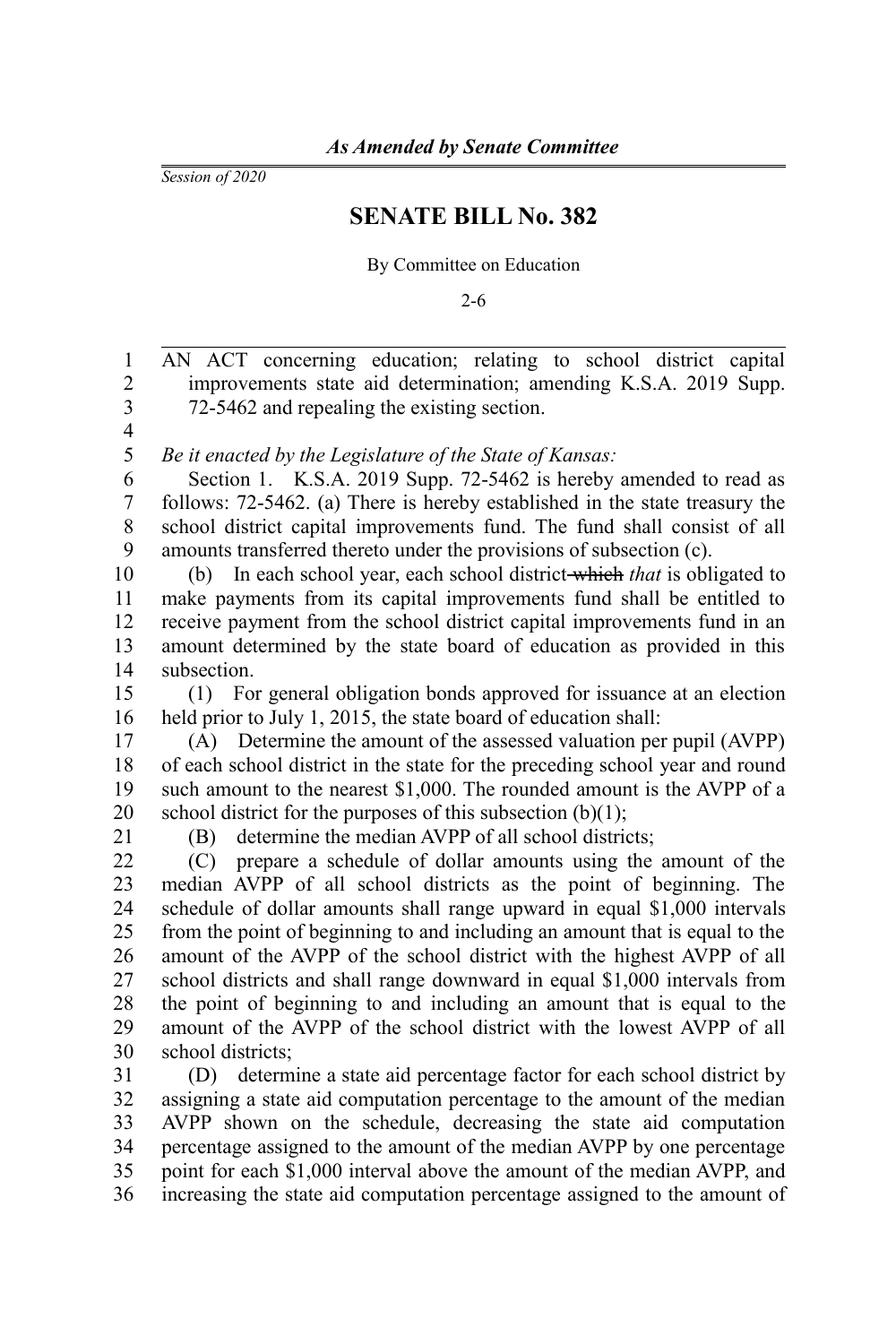the median AVPP by one percentage point for each \$1,000 interval below the amount of the median AVPP. Except as provided by K.S.A. 72-5463, and amendments thereto, the state aid percentage factor of a school district is the percentage assigned to the schedule amount that is equal to the amount of the AVPP of the school district. The state aid percentage factor of a school district shall not exceed 100%. The state aid computation percentage is 25%; 1 2 3 4 5 6 7

(E) determine the amount of payments that a school district is obligated to make from its bond and interest fund attributable to general obligation bonds approved for issuance at an election held prior to July 1, 2015; and 8 9 10 11

(F) multiply the amount determined under subsection  $(b)(1)(E)$  by the applicable state aid percentage factor. 12 13

(2) For general obligation bonds approved for issuance at an election held on or after July 1, 2015, the state board of education shall: 14 15

(A) Determine the amount of the AVPP of each school district in the state for the preceding school year and round such amount to the nearest \$1,000. *When determining the amount of the AVPP of each school district in the state, the state board shall exclude the number of students enrolled in a virtual school offered by a school district from the AVPP of such district.* The rounded amount is the AVPP of a school district for the purposes of this subsection (b)(2); 16 17 18 19 20 21 22

(B) *except as provided in subsection (b)(8),* prepare a schedule of dollar amounts using the amount of the AVPP of the school district with the lowest AVPP of all school districts as the point of beginning. The schedule of dollar amounts shall range upward in equal \$1,000 intervals from the point of beginning to and including an amount that is equal to the amount of the AVPP of the school district with the highest AVPP of all school districts; 23 24 25 26 27 28 29

(C) determine a state aid percentage factor for each school district by assigning a state aid computation percentage to the amount of the lowest AVPP shown on the schedule and decreasing the state aid computation percentage assigned to the amount of the lowest AVPP by one percentage point for each \$1,000 interval above the amount of the lowest AVPP. Except as provided by K.S.A. 72-5463, and amendments thereto, the state aid percentage factor of a school district is the percentage assigned to the schedule amount that is equal to the amount of the AVPP of the school district. The state aid computation percentage is 75%; 30 31 32 33 34 35 36 37 38

(D) determine the amount of payments that a school district is obligated to make from its bond and interest fund attributable to general obligation bonds approved for issuance at an election held on or after July 1, 2015; and 39 40 41 42

 $(E)$  multiply the amount determined under subsection  $(b)(2)(D)$  by 43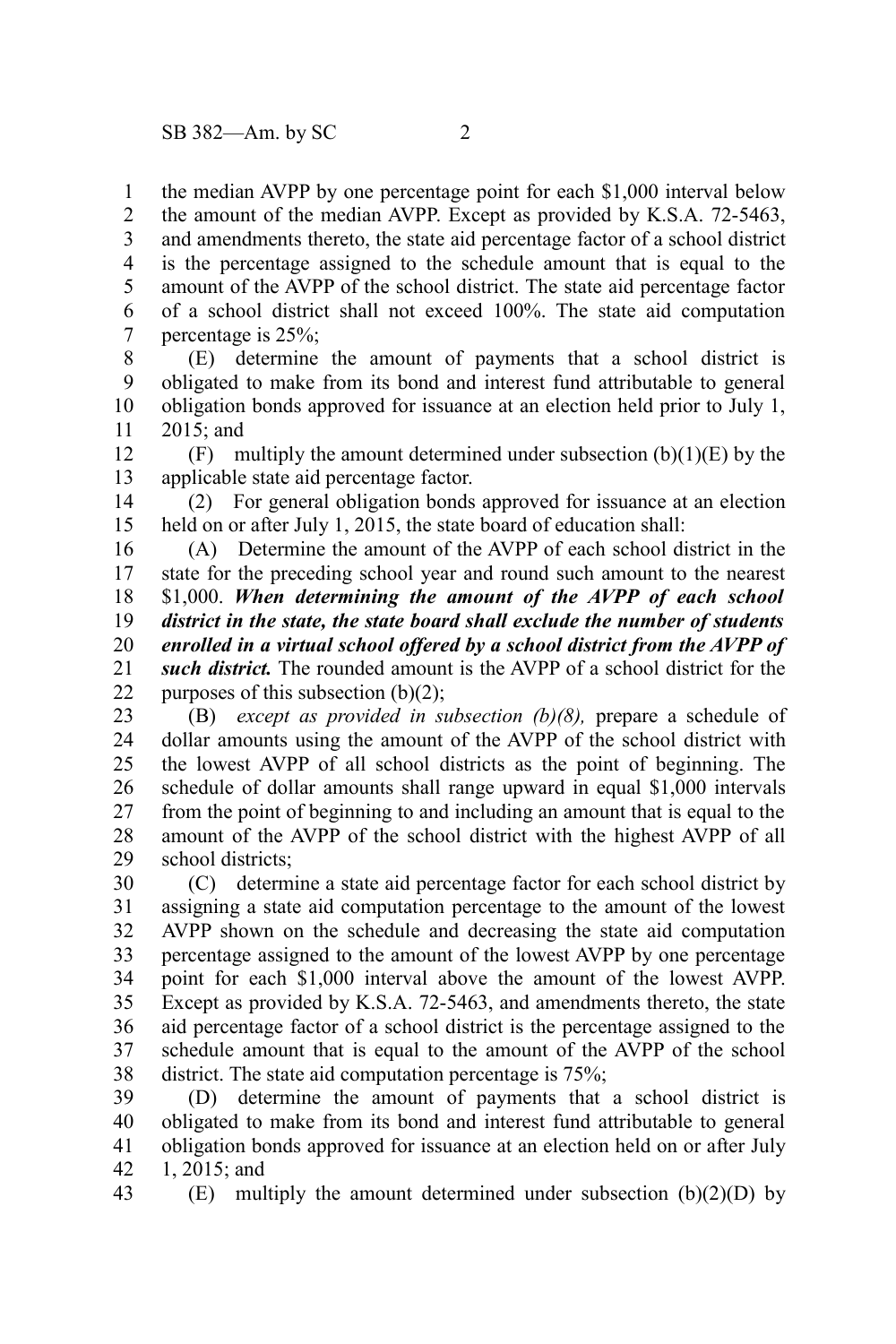the applicable state aid percentage factor. 1

(3) For general obligation bonds approved for issuance at an election held on or before June 30, 2016, the sum of the amount determined under subsection  $(b)(1)(F)$  and the amount determined under subsection  $(b)(2)(E)$ is the amount of payment the school district is entitled to receive from the school district capital improvements fund in the school year. 2 3 4 5 6

(4) *(A)* For general obligation bonds approved for issuance at an election held on or after July 1, 2016, the amount determined under subsection  $(b)(2)(E)$  is the amount of payment the school district shall receive from the school district capital improvements fund in the school year, except the total amount of payments school districts receive from the school district capital improvements fund in the school year for such bonds shall not exceed the six-year average amount of capital improvement state aid as determined by the state board of education. 7 8 9 10 11 12 13 14

(A)*(B)* The state board of education shall determine the six-year average amount of capital improvement state aid by calculating the average of the total amount of moneys expended per year from the school district capital improvements fund in the immediately preceding six fiscal years, not to include the current fiscal year. 15 16 17 18 19

 $(\mathbf{B})/(\mathbf{C})$  (i) Subject to clause (ii), the state board of education shall prioritize the allocations to school districts from the school district capital improvements fund in accordance with the priorities set forth as follows in order of highest priority to lowest priority: 20 21 22 23

(a) Safety of the current facility and disability access to such facility as demonstrated by a state fire marshal report, an inspection under the Americans with disabilities act, 42 U.S.C. § 12101 et seq., or other similar evaluation; 24 25 26 27

(b) enrollment growth and imminent overcrowding as demonstrated by successive increases in enrollment of the school district in the immediately preceding three school years; 28 29 30

(c) impact on the delivery of educational services as demonstrated by restrictive inflexible design or limitations on installation of technology; and 31 32 33

(d) energy usage and other operational inefficiencies as demonstrated by a district-wide energy usage analysis, district-wide architectural analysis or other similar evaluation. 34 35 36

(ii) In allocating capital improvement state aid, the state board shall give higher priority to those school districts with a lower AVPP compared to the other school districts that are to receive capital improvement state aid under this section. 37 38 39 40

 $(\bigoplus)(D)$  On and after July 1, 2016, the state board of education shall approve the amount of state aid payments a school district shall receive from the school district capital improvements fund pursuant to subsection 41 42 43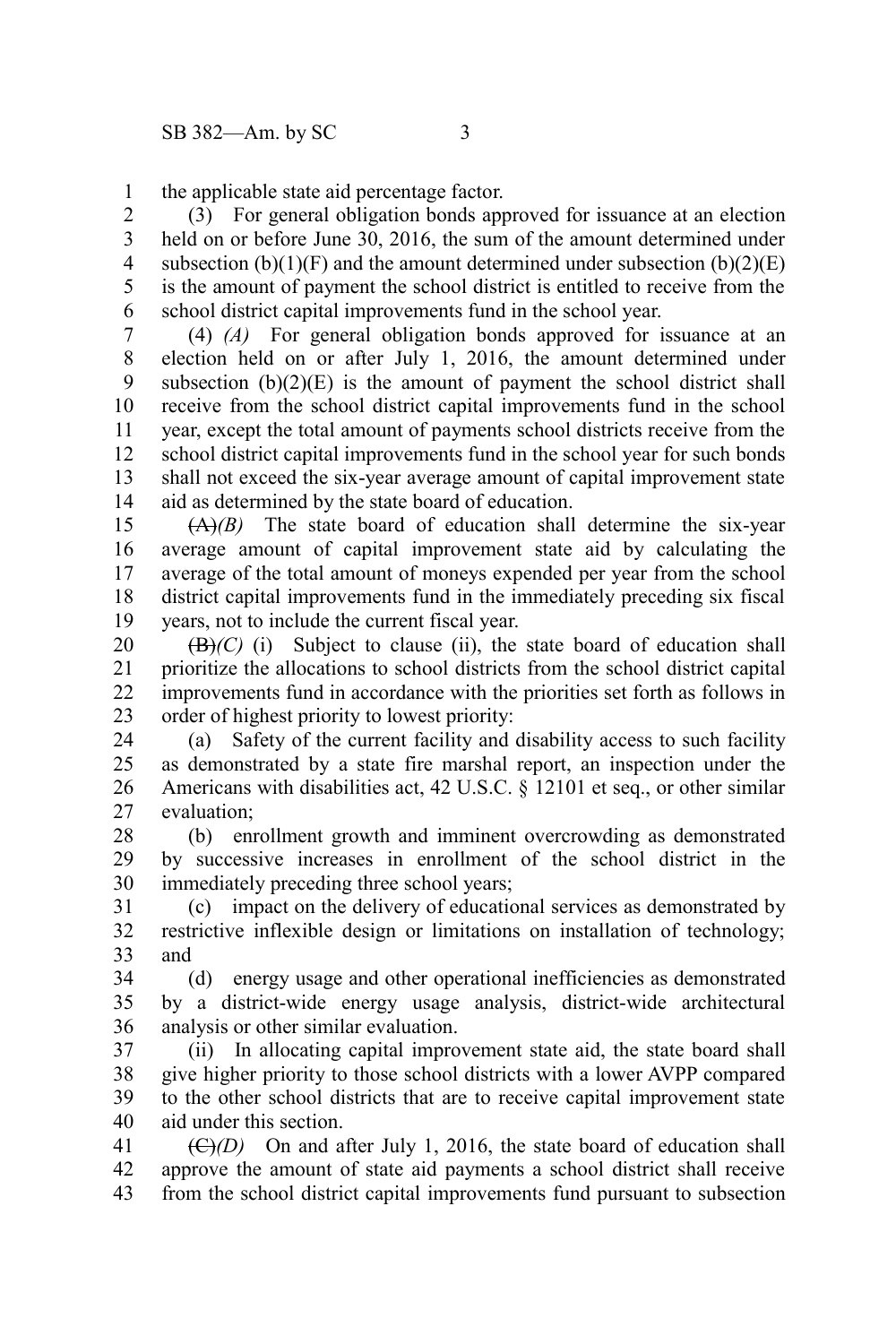(b)(5) prior to an election to approve the issuance of general obligation bonds. 1 2

(5) Except as provided in subsections  $(b)(6)$ -and  $(b)(7)$  through  $(b)(8)$ , the sum of the amounts determined under subsection (b)(3) and the amount determined or allocated to the district by the state board of education pursuant to subsection (b)(4), is the amount of payment the school district is entitled to receive from the school district capital improvements fund in the school year. 3 4 5 6 7 8

(6) A school district that had an enrollment of less than 260 students in the school year immediately preceding the school year in which an election is held to approve the issuance of general obligation bonds shall not be entitled to receive payments from the school district capital improvements fund unless such school district applied for and received approval from the state board of education to issue such bonds prior to holding an election to approve such bond issuance. The provisions of this paragraph shall apply to general obligation bonds approved for issuance at an election held on or after July 1, 2017, that are issued for the purpose of financing the construction of new school facilities. 9 10 11 12 13 14 15 16 17 18

(7) For general obligation bonds approved for issuance at an election held on or after July 1, 2017, in determining the amount under subsection (b)(2)(D), the state board shall exclude payments for any capital improvement project, or portion thereof, that proposes to construct, reconstruct or remodel a facility that would be used primarily for extracurricular activities, unless the construction, reconstruction or remodeling of such facility is necessary due to concerns relating to the safety of the current facility or disability access to such facility as demonstrated by a state fire marshal report, an inspection under the Americans with disabilities act, 42 U.S.C. § 12101 et seq., or other similar evaluation. 19 20 21 22 23 24 25 26 27 28 29

*(8) For general obligation bonds approved for issuance at an election held on or after July 1, 2020 2015, in preparing the schedule of dollar amounts under subsection (b)(2)(B), the state board shall exclude unified school district No. 207, Fort Leavenworth, from such schedule, and the amount of the AVPP of the school district with the lowest AVPP of all remaining school districts shall be the point of beginning.* 30 31 32 33 34 35

(c) The state board of education shall certify to the director of accounts and reports the entitlements of school districts determined under the provisions of subsection (b), and an amount equal thereto shall be transferred by the director from the state general fund to the school district capital improvements fund for distribution to school districts. All transfers made in accordance with the provisions of this subsection shall be considered to be demand transfers from the state general fund, except that all such transfers during the fiscal years ending June 30, 2020, June 30, 36 37 38 39 40 41 42 43